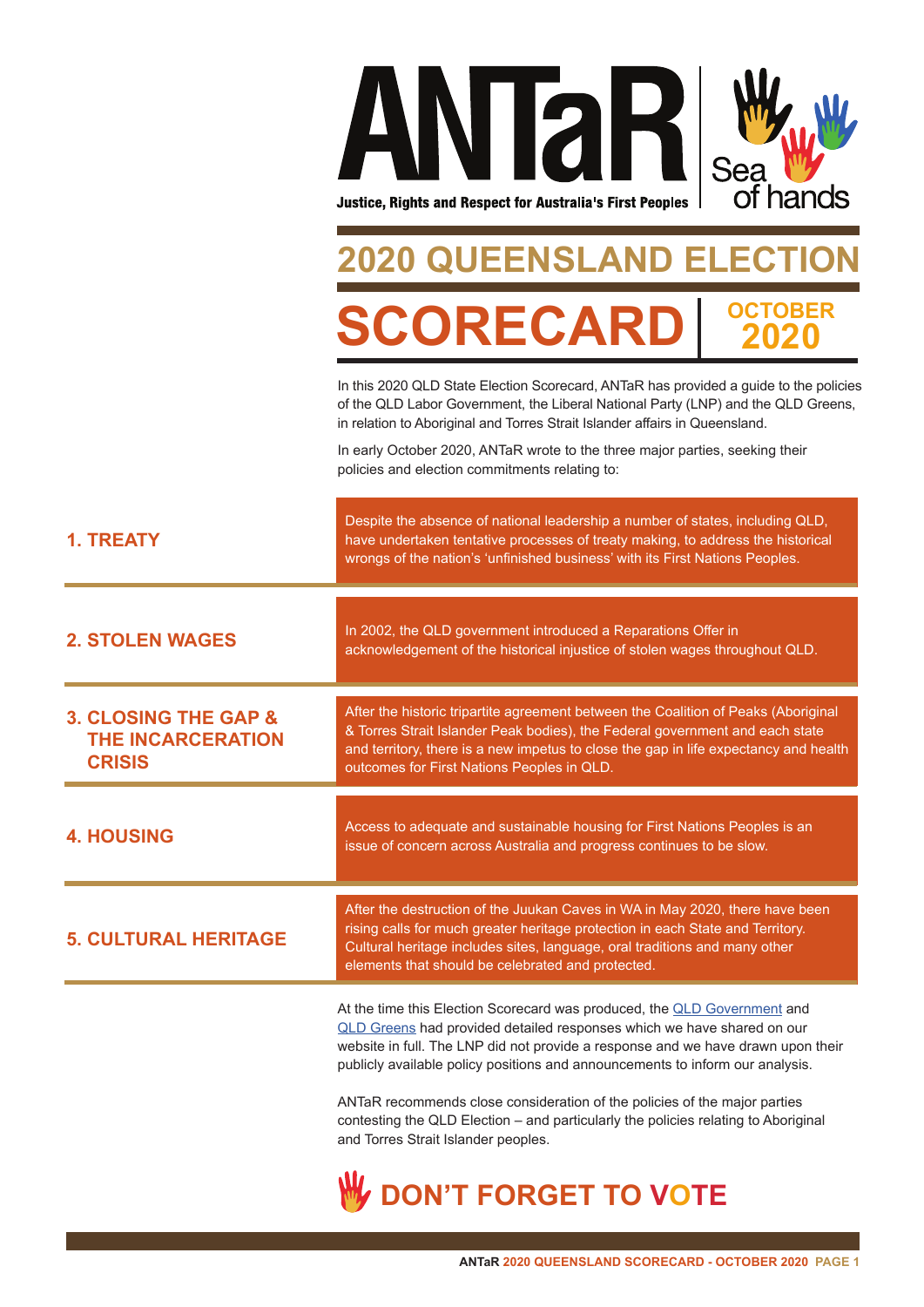

# **1. TREATY**

In 2019, the QLD Labor Government signed a Statement of Commitment for Tracks to Treaty<sup>1</sup>, an initiative aimed at reframing the relationship with the First Nations People of Queensland. The subsequent Eminent Panel appointed to begin the considerations of Treaty for Queensland have now released several reports, containing eight broad recommendations for taking a Treaty process forward.

#### **We asked each party to:**

**1. Detail how they will pursue the development of this treaty process with Aboriginal and Torres Strait Islander Queenslanders for a shared future?**



No public position given on current or future Treaty process in QLD. However, it has been reported previously that the [LNP supports a](https://www.brisbanetimes.com.au/politics/queensland/queensland-s-path-to-indigenous-treaty-begins-20191017-p531ke.html)  [process](https://www.brisbanetimes.com.au/politics/queensland/queensland-s-path-to-indigenous-treaty-begins-20191017-p531ke.html).



In government, QLD Labor initiated the Tracks to Treaty/Path to Treaty process during the last parliament.

If returned, they will establish a Treaty Advancement Committee to advance the Path to Treaty process with Aboriginal and Torres Strait Islander peoples and provide expert advice and guidance to the government on options to advance the treaty process.

Dedicated to incorporating a framework for truth-telling as part of the [State's Path](https://statements.qld.gov.au/statements/89300)  [to Treaty.](https://statements.qld.gov.au/statements/89300)



The Greens support a treaty process that is led by the Indigenous community, and on this basis are committed to taking the current QLD government treaty-making process forward. This accords with Greens policy at a federal and state level.

Prioritise treaty-making across Australia which includes the current QLD government process.

Dedicated to a detailed and broad-ranging truth-telling process as a vital first step.



**Kudos for taking the first step, a long way to go.**



**THUMBS UP THUMBS UP**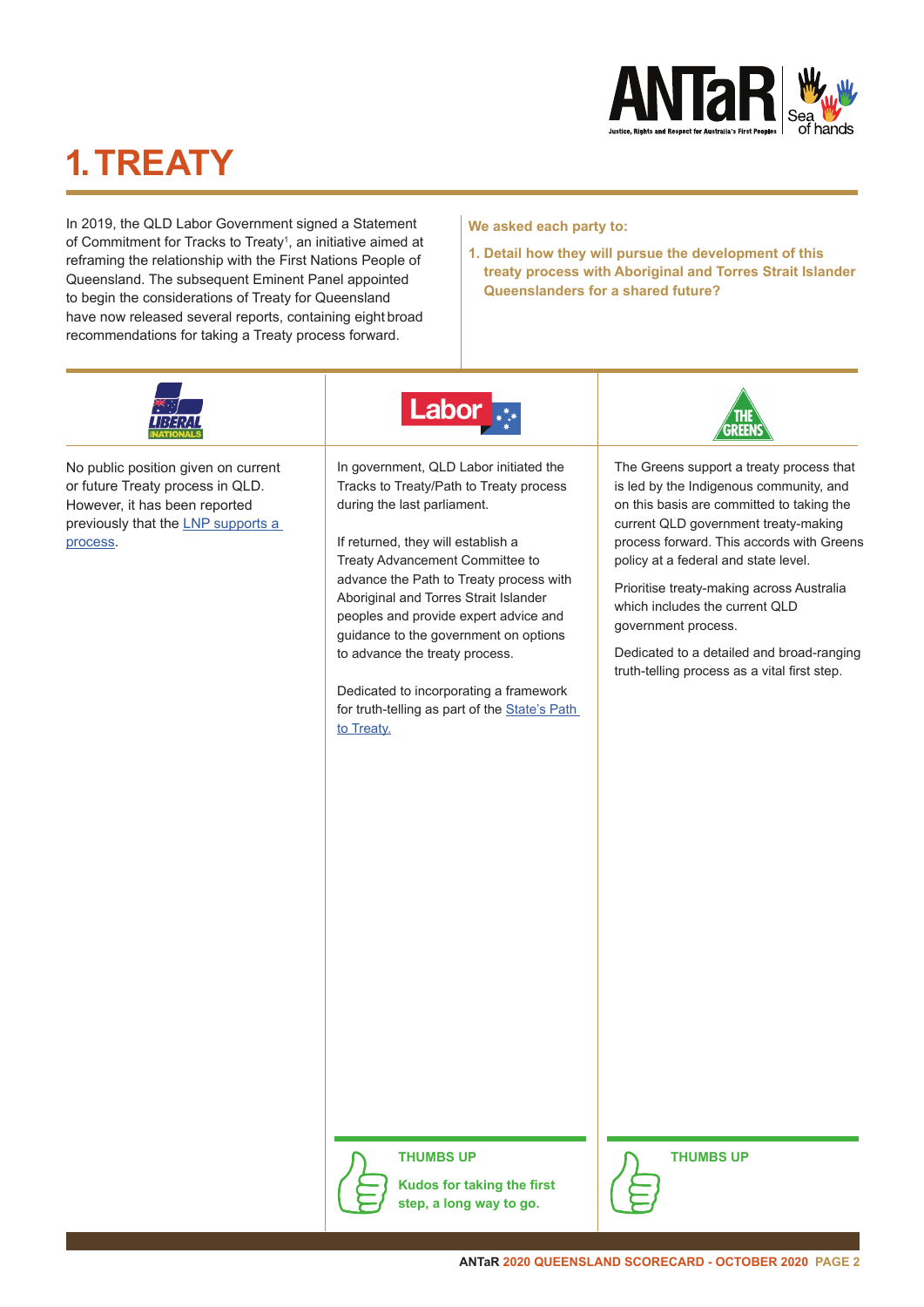

### **2. STOLEN WAGES**

For much of the last century, the Queensland Government controlled the lives of most Aboriginal and Torres Strait Islander peoples in QLD. This process began under the Aboriginal Protection and the Restriction of the Sale of Opium Act 1897 and continued into the 1970s. Wages and savings that Aboriginal and Torres Strait Islander peoples' earned were held by the Government in 'trust funds' and this money was spent on general Government expenditure including hospitals and roads used by the mainstream population. Stolen Wages were used to build Queensland – the Government owing to First Nations Peoples is now conservatively valued at \$500 million dollars.<sup>2</sup> In 2019, the Queensland Labor government agreed to paying Aboriginal and Torres Strait Islander workers a record \$190 million settlement for wages withheld from 1939 to 1972.<sup>3</sup>

#### **We asked each party to:**

**1. Inform us of their plan to ensure all First Nations Peoples with a legitimate claim to compensation for Stolen wages will have restitution?**

|                                                                       | Labol                                                                                                                                                                                                                                                                                                                                                                                                                                                                                                                                                                                                                                                                                                                                                                |                                                                                                                                                                                                                                                                                                                                                                                                                                                                                                                                                                                                                                         |
|-----------------------------------------------------------------------|----------------------------------------------------------------------------------------------------------------------------------------------------------------------------------------------------------------------------------------------------------------------------------------------------------------------------------------------------------------------------------------------------------------------------------------------------------------------------------------------------------------------------------------------------------------------------------------------------------------------------------------------------------------------------------------------------------------------------------------------------------------------|-----------------------------------------------------------------------------------------------------------------------------------------------------------------------------------------------------------------------------------------------------------------------------------------------------------------------------------------------------------------------------------------------------------------------------------------------------------------------------------------------------------------------------------------------------------------------------------------------------------------------------------------|
| No Public position has been provided<br>on the issue of Stolen wages. | Acknowledges the impacts of past policies<br>on Aboriginal and Torres Strait Islander<br>Queenslanders and is committed to<br>righting historical wrongs.<br>Reached a settlement agreement (2019)<br>of \$190 million, in addition to:<br>Reparations of \$55.4 million added<br>to a fund established in 2002.<br>Further \$21 million provided through<br>$\bullet$<br>the Stolen Wages and Savings<br>Reparations Scheme, following a<br>commitment made in 2015.<br>Working to address other legacy<br>issues including acknowledgement of<br>Aboriginal and Torres Strait Islander<br>Peoples' contribution to the wealth and<br>development of Queensland.<br>Committed to reframing the relationship<br>between Indigenous people and the QLD<br>Government. | The Greens acknowledge that ensuring<br>governments return stolen wages to First<br>Nations peoples is a priority.<br>Its policy seeks to review and restart the<br>stolen wages compensation process by<br>providing restitution for Aboriginal and<br>Torres Strait Islander stolen wages and<br>under-award payments.<br>Understands that compensation needs to<br>suitably account for the total stolen by the<br>state, including all interest accumulated<br>since the date it was stolen.<br>At federal level the Greens advocate for<br>a Royal Commission into Stolen wages if<br>the issue is not resolved in the short term. |



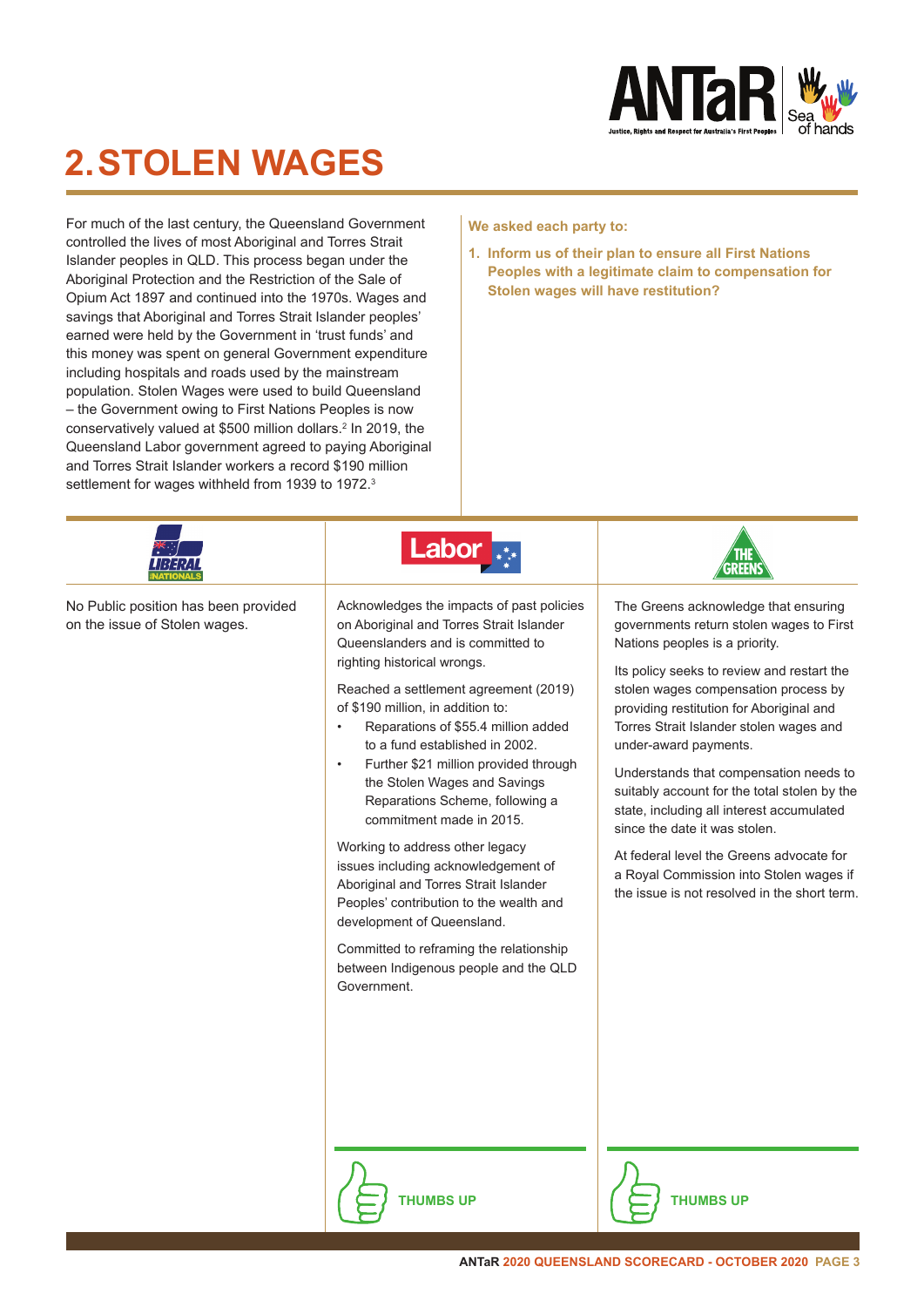

### **3. CLOSING THE GAP & THE INCARCERATION CRISIS**

The Prime Minister's Closing the Gap Report in February 2020 stated only two of the continuing targets are on track nationally, with QLD's only progression seen in early childhood education. There is renewed hope that progress will be improved with the commitment to 16 new targets to tackle Indigenous disadvantage under the new National Agreement on Closing the Gap.4

The Queensland government recorded that the agestandardised rate of imprisonment for Aboriginal and Torres Strait Islander prisoners in QLD was 1,824.6 per 100,000 adult Aboriginal and Torres Strait Islander population, compared with 170.1 per 100,000 non-Indigenous people this means First Nations Queenslanders are currently 11 times more likely than non-Indigenous persons to be in prison.<sup>5</sup>

#### **We asked each party to advise:**

- **1. What will they be doing to meet their obligations under the new National Agreement if they form Government?**
- **2. And specifically, what are their party's policies to address the persistent and ongoing over-representation Aboriginal and Torres Strait Islander incarceration rates within QLD?**



The LNP has not made any public comments on its future commitments to Closing the Gap in life expectancy and health outcomes for Aboriginal and Torres Strait Islander Queenslanders.

Its Federal colleagues in the Coalition Government have signed up to the new National Agreement and are looking for each State and Territory to make firm commitments.

The LNP has been almost silent on Aboriginal and Torres Strait Islander affairs with some media coverage suggesting it will look to introduce mandatory sentencing for youth offenders which has proven disastrous in WA for young Aboriginal people. It has also recently [proposed youth](https://statements.qld.gov.au/statements/89300)  [curfew laws](https://statements.qld.gov.au/statements/89300) for regional QLD, in places like Townsville which will likely target young Aboriginal and Torres Strait Islanders.

QLD Labor [supports](https://statements.qld.gov.au/statements/90330) the implementation of the new national Closing the Gap agreement, with \$9.3 million as part of a national joint funding effort with the Federal government and other states and territories.<sup>6</sup>

Committed to improving life outcomes for First Nations Queenslanders.

Introduced the first Aboriginal and Torres Strait Islander Health Workforce Agreement.

Passed the Health Legislation Amendment (Aug 2020) that: directs each Hospital & Health Service (HHS) to develop a strategy to achieve health equity with First Nations; directs each HHS to have one or more First Nations persons on its Board.

Supports schools to: develop and deliver Aboriginal language programs in collaboration with their local Communities; funding The Building Cultural Capability initiative to support teachers to work effectively with First Nations students.

Increasing the engagement, participation and achievement of Aboriginal and Torres Strait Islander students in STEM through a number of initiatives.

A re-elected Labor Government will retain the Murri Court and the Drug and Alcohol Court, that act to break the cycle of offending.

Commits to the retention of the

The Greens are hopeful the new National Agreement on Closing the Gap will bring success, and are therefore committed to funding it robustly and ensuring it is Indigenous-led.

Committed to pursuing justice for First Nations people in QLD to the extent that the party is given representation.

Support campaigns such as the Family Matters which aims to eliminate the issue of over-representation of First Nations children in Australia's child protection systems by 2040. The Greens consider the 2040 target date is shameful.

The Greens Youth Justice policy is committed to: raising the age of criminal responsibility to 14 years; ensuring the government delivers on a full range of services to prevent the over representation of youth in the criminal justice system.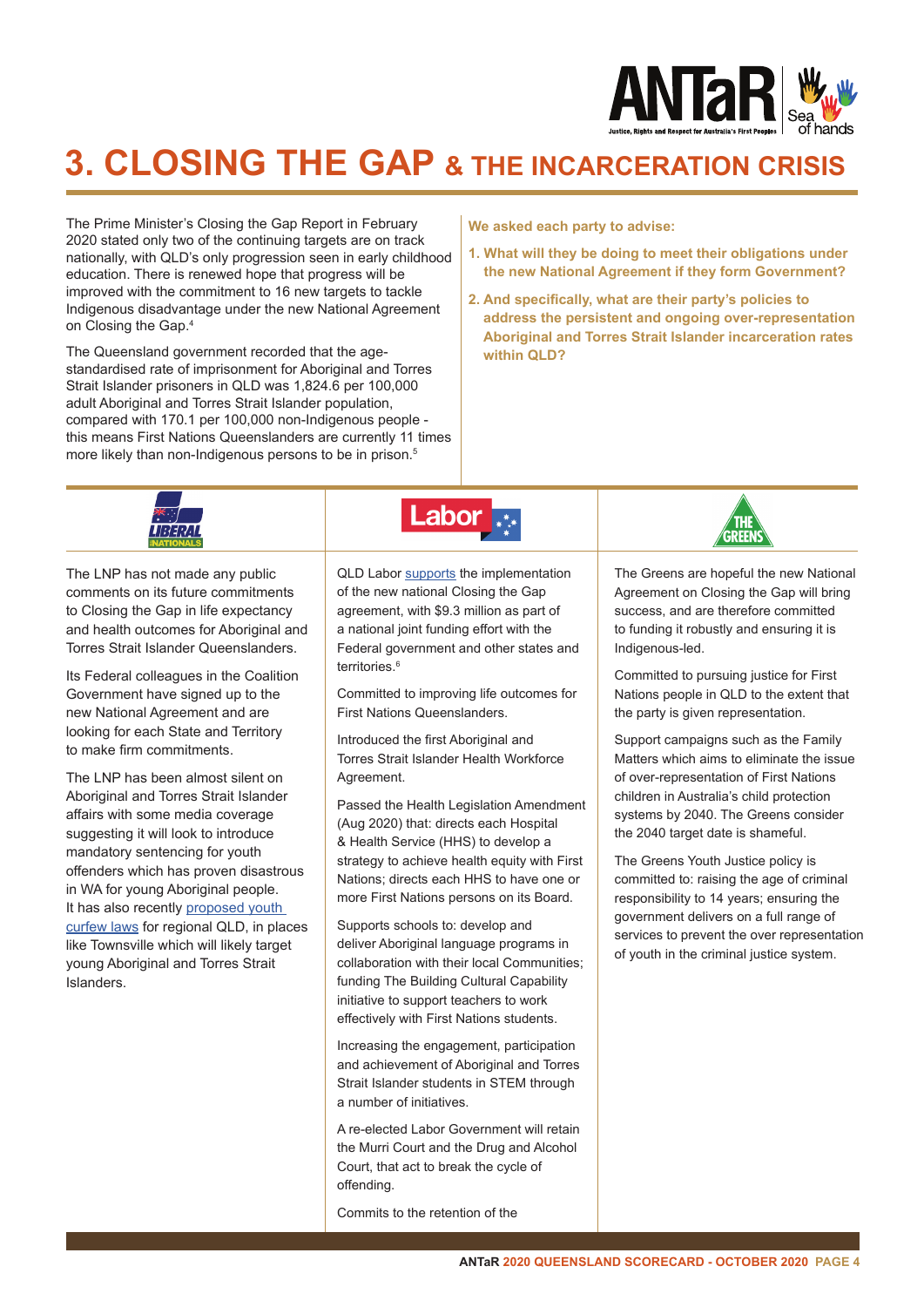

### **3. CLOSING THE GAP & THE INCARCERATION CRISIS CONT.**

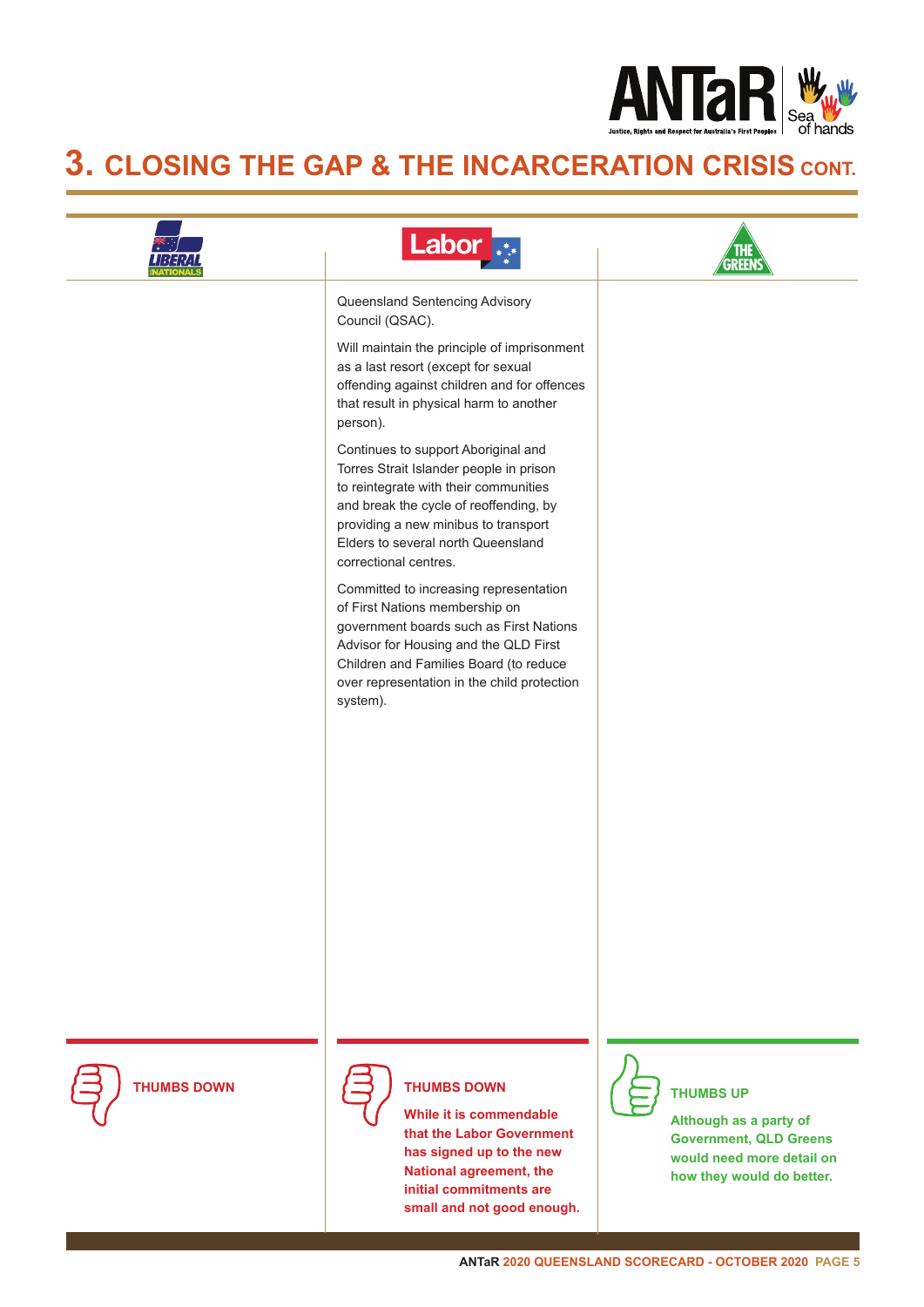

# **4. HOUSING**

A key factor to Closing the Gap and supporting the health and wellbeing of Aboriginal and Torres Strait Islander Queenslanders is access to a safe and secure home. Not having access to affordable, secure and appropriate housing can have negative consequences, leading to disadvantages. Housing has become an extremely important issue in 2020 with the global pandemic forcing us to isolate at home.

**We asked the parties to:**

- **1. Notify us of your party's policies to secure adequate and sustainable housing for First Nations Queenslanders, in particular the work you will undertake to achieve:**
	- **increased home ownership amongst First Nations Peoples;**
	- **increased housing assistance services available;**
	- **a high quality of housing for Aboriginal and Torres Strait Islander peoples; and**
	- **decreasing numbers of Aboriginal and Torres Strait Islander Queenslanders facing homelessness?**

|                                                                  | Labor                                                                                                                                                                                                                                                                                                                                                                                                                                                                                                                                                                                                                                                                                                                                                                                                                         |                                                                                                                                                                                                                                                                                                                                                                                                                                                                                                                                                                                                            |
|------------------------------------------------------------------|-------------------------------------------------------------------------------------------------------------------------------------------------------------------------------------------------------------------------------------------------------------------------------------------------------------------------------------------------------------------------------------------------------------------------------------------------------------------------------------------------------------------------------------------------------------------------------------------------------------------------------------------------------------------------------------------------------------------------------------------------------------------------------------------------------------------------------|------------------------------------------------------------------------------------------------------------------------------------------------------------------------------------------------------------------------------------------------------------------------------------------------------------------------------------------------------------------------------------------------------------------------------------------------------------------------------------------------------------------------------------------------------------------------------------------------------------|
| No public position has been provided<br>on the issue of Housing. | Committed to Aboriginal and Torres<br>Strait Islander Housing Action Plan<br>2019 - 2023 by partnering with Indigenous<br>people to strengthen decision making<br>and enable community-led, place-based<br>responses. This will be led by The First<br>Nations Housing Advisor working with the<br>government.<br>Committed to \$1.8 billion Queensland<br>Housing Strategy 2017 - 2027, providing<br>pathways to safe, secure and sustainable<br>housing for vulnerable Queenslanders.<br>Following consultations between QLD<br>Minister for Housing and Mayors from<br>Remote communities regions in Sept<br>2020, a returned Labor government is<br>committed to providing broader place-<br>based local housing plans. These will<br>include the full spectrum of housing issues<br>from homelessness to home ownership. | The QLD Greens have launched a plan<br>to deliver 100,000 public homes over the<br>next four years.<br>Establish a QLD Housing Trust that<br>would finance the construction of 250,000<br>homes over 10 years, with the long-term<br>target of 20% of all housing stock as<br>public housing, including allowances for<br>accessible housing.<br>Committed to ensuring high-quality,<br>environmentally and culturally appropriate<br>housing.<br>Committed to better supporting<br>community-run housing providers and<br>putting control in the hand of Aboriginal<br>and Torres Strait Islander people. |
|                                                                  | <b>THUMBS UP</b><br>Although more can and                                                                                                                                                                                                                                                                                                                                                                                                                                                                                                                                                                                                                                                                                                                                                                                     | <b>THUMBS UP</b>                                                                                                                                                                                                                                                                                                                                                                                                                                                                                                                                                                                           |

**should be done.** 

 $\overline{\phantom{0}}$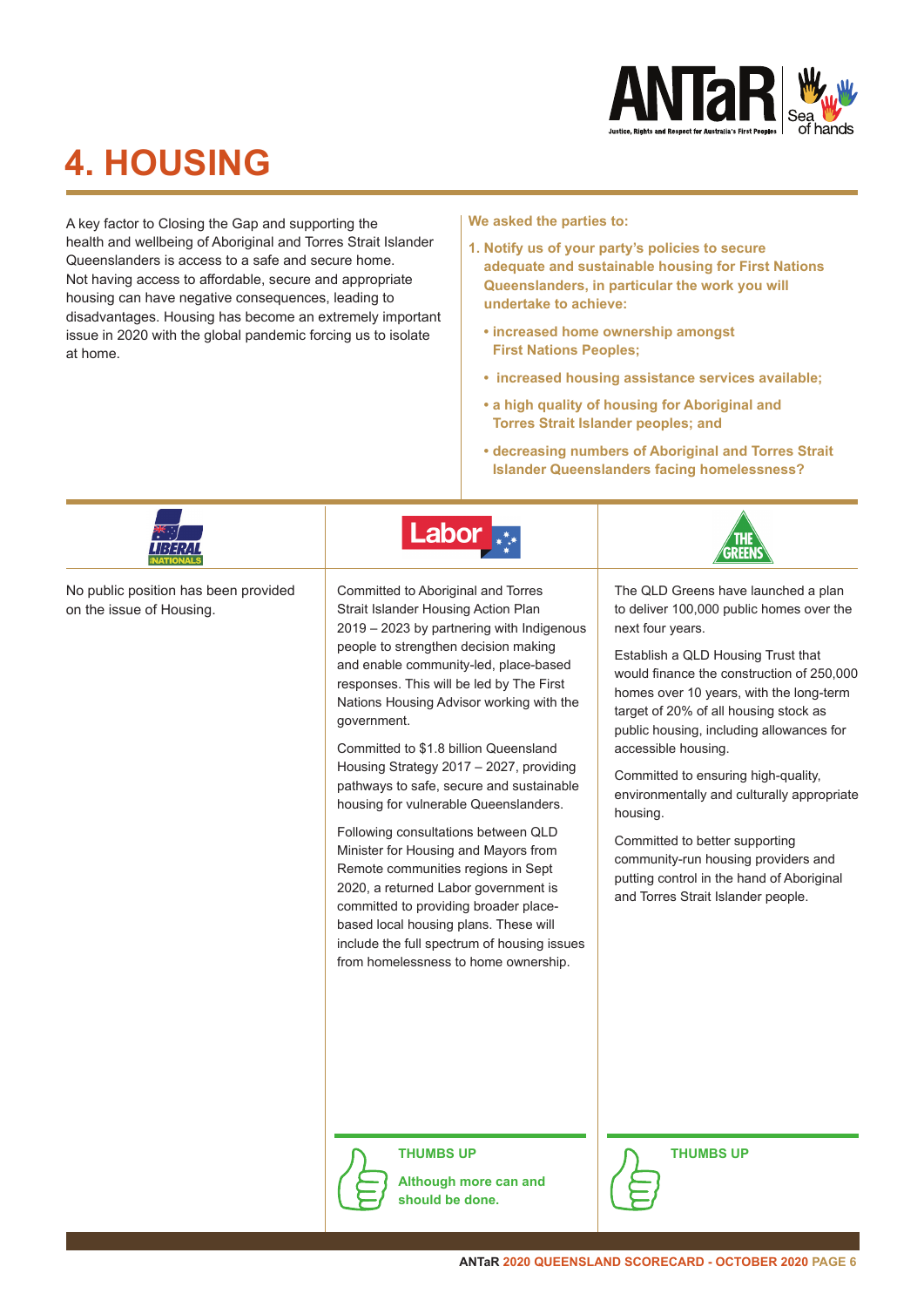

# **5. CULTURAL HERITAGE**

On 17 June 2020, Aboriginal land councils and traditional owner groups from across the nation came together to respond to the cultural heritage crisis highlighted by the tragic destruction of a site of the WA Puutu Kunti Kurrama and Pinikura people with 46,000 years of human occupation, by mining company Rio Tinto. Although there is a National Heritage Act, heritage protection is largely a state government responsibility.



No public position has been provided on the issue of Cultural Heritage.



**We asked each party:**

**1. What are their plans to protect and preserve** 

**and sacred sites across Queensland?**

**Aboriginal and Torres Strait Islander cultural heritage** 

A re-elected Labor Government will finalise the review of the 2003 Cultural Heritage Act with a view to ensure legislation is consistent with the broader objective to reframe the relationship, and continue to protect and conserve cultural heritage, while facilitating business and development activity that is vital to QLD.

The Sept 2020 *Many Voices: Queensland Aboriginal & Torres Strait Islander Languages Policy* has been developed in partnership with representatives from various language groups and acknowledges the ongoing impact of historic practices that separated families and prohibited people speaking their own language.

Queensland's Protected Area Strategy 2020- 2030 has committed a further \$24M to double the number of Indigenous land and sea rangers.

Labor's recently announced First Nations Naming Project identifies national parks across QLD for possible renaming in First Nations languages.

The Gurra Gurra Integrated First Nations Framework 2020- 2026 is designed to assist staff in the Dep Environment & Science to develop better working relationships with First Nations People. This is in order to align with the government's commitment to advance self-determination by recognising the rights and interests of First Nations.



**THUMBS UP THUMBS UP A review of the QLD Cultural Heritage Act is imperative and must provide adequate protections.** 



The Greens policies at both a state and federal level recognise the huge impact that mining has on our environment.

Plan to phase out thermal coal and tax mining companies more effectively so all Queenslanders can share in the state's natural wealth.

Dedicated to properly regulating and taxing the mining industry to work for citizens.

Continue campaigns to keep mining companies working for Queenslanders and will be a key priority in the next term of Parliament.